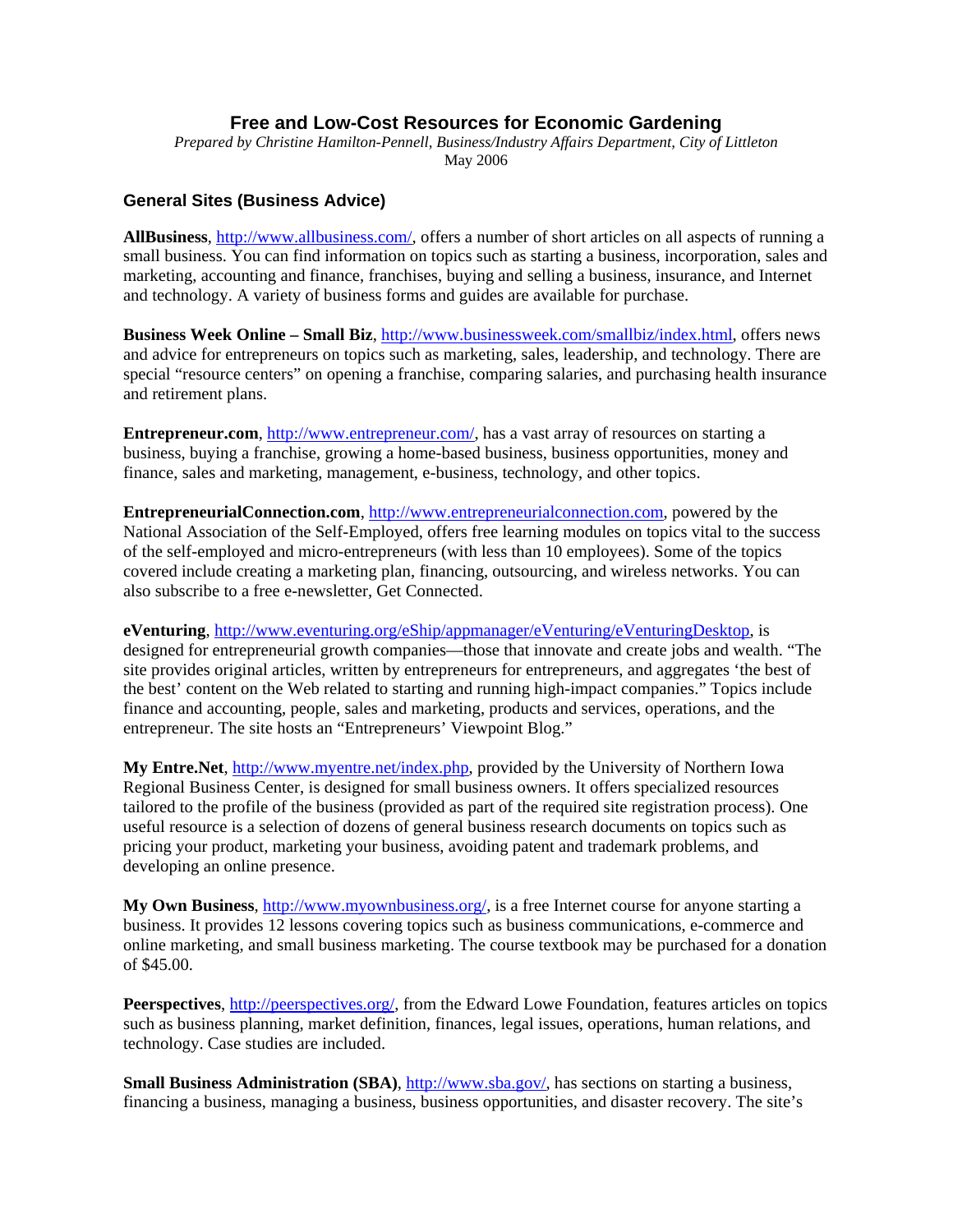library offers more than 200 free publications, as well as forms, business magazine links, and frequently asked questions. The SBA's **Online Women's Business Center**, http://www.onlinewbc.gov/, also has a section called "Business Basics" that covers topics such as accounting and finance, growing your business, marketing, and procurement.

**Small Business Advancement National Center (SBANC)**, http://www.sbaer.uca.edu/, provides databases of local SBA offices, the Small Business Institute network, and a research archive of publications from 18 organizations such as the Association of Small Business and Entrepreneurship and the Marketing Management Association. The website also offers industry profiles, business plans, research articles, loan information, conference details, and international and domestic contact information.

**Small Business Development Center (SBDC) National Information Center Clearinghouse**, http://sbdcnet.utsa.edu/, is a virtual library of resources for small businesses. It includes annotated links to websites containing forms and regulations for business start-ups, demographic information, company information, patent and trademark information, industry research, finance, small business trends, marketing, and many more topics. You can also access the SBDC Counselor Toolkit, which contains actual examples of business plans, marketing audits, finance matrices, and other resources. This site is a good place to start your search for information and resources.

**WSJ Startup Journal**, http://www.startupjournal.com/, is part of the journal's Center for Entrepreneurs. It includes how-to advice, news, and articles on topics such as marketing and sales, franchising, financing, running a business, and e-commerce. You'll find a section of tools that walks you through creating a mini business plan on line and doing a trademark search.

## **Business Plans**

**BPlans.com – The Business Planning Expert**, http://www.bplans.com/, offers more than 60 free sample business plans that you can view online. It also features interactive calculators to determine cash flow, starting costs, conversion rate, and other figures to use in a business plan, and includes feature articles on topics such as starting a business, marketing and advertising, growing a business, and managing your e-business. The company's Business Plan Pro 2005 business planning software is available for purchase through the website.

#### **Carnegie Library of Pittsburgh – Business Plans and Profile Index**,

http://www.clpgh.org/locations/business/smallbusiness/bplansindex.html, lists types of small businesses and a corresponding sample business plan, profile or book about each type with sources provided after each entry.

**SBA Business Plan Basics**, http://www.sba.gov/starting\_business/planning/basic.html, offers help in writing a business plan, including an outline of what should be included in the plan.

**Small Business Development Center – Business Plans**, http://sbdcnet.utsa.edu/SBIC/bplans.htm, links to sites with specific business plans and other business planning tools and resources.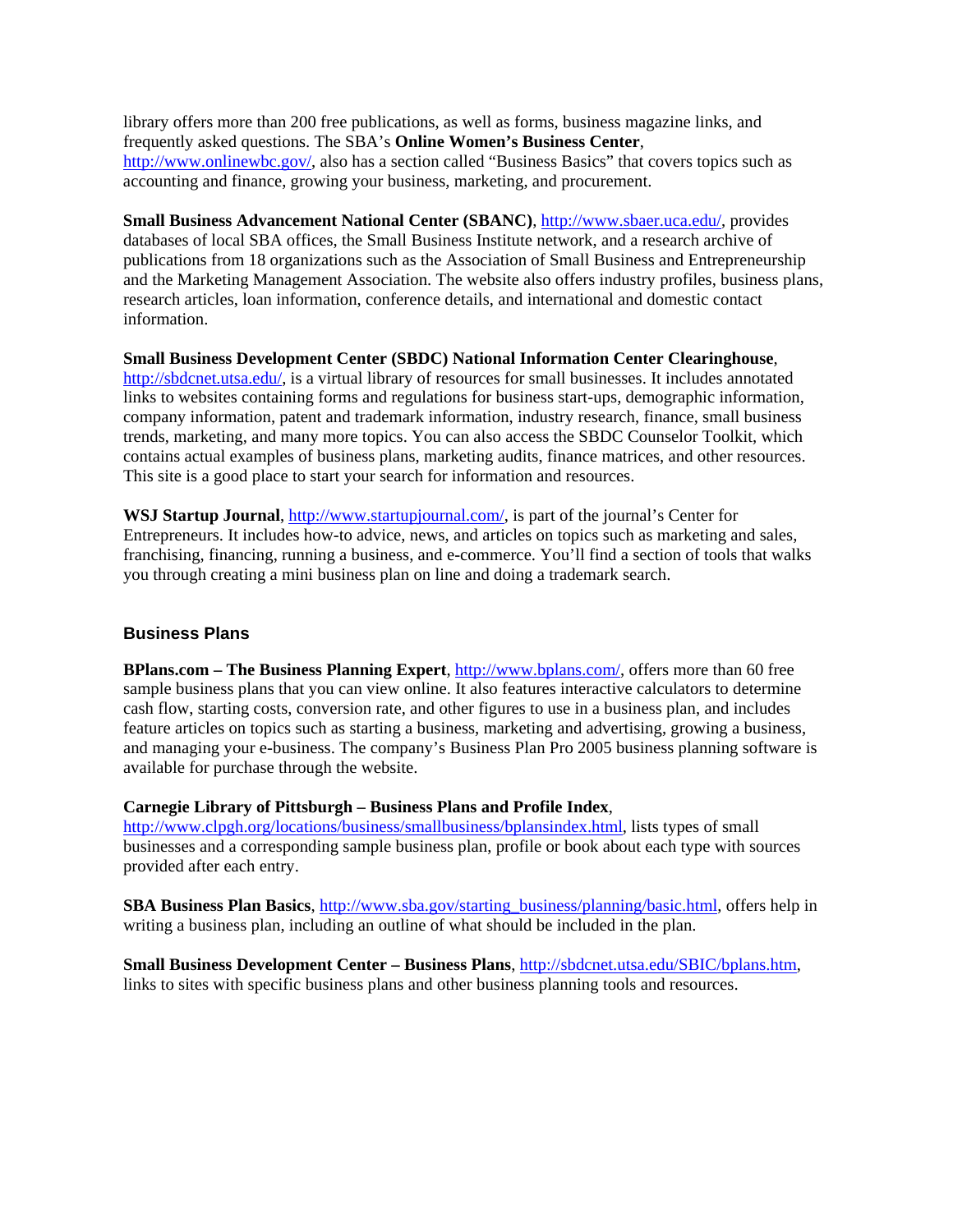# **Business, Demographic, and Economic Statistics**

#### United States

**EconData.Net**, http://www.econdata.net/, "aims to be a convenient, comprehensive first stop for anyone searching among the vast, disparate array of public and private [socioeconomic] data sources on the Web." The site offers links by subject (e.g., demographics, income, output and trade) and provider, and indicates which sites charge for their information.

**Economic Indicators**, http://www.gpoaccess.gov/indicators/index.html, is a monthly compilation of economic information on prices, wages, production, business activity, purchasing power, credit, money and Federal finance. Data is available from April 1995 forward.

**Economic Statistics Briefing Room**, http://www.whitehouse.gov/fsbr/esbr.html, provides links to economic information produced by a number of Federal agencies on employment, income, international trade, money, output, prices, production, transportation, and social statistics.

**Federal Communications Commission**, http://www.fcc.gov, has a vast array of data and statistics on wireless and wireline communication services. For example, the **Industry Analysis and Technology Division**, http://www.fcc.gov/wcb/iatd/, conducts economic, financial, and statistical analyses of the common carrier telecommunications industry. Among the reports and statistics available are statistical trends in telephony, subscribership to high-speed services, financial information on local operating companies and interexchange carriers, statistics of communications common carriers, and data on international telecommunications service between U.S. points and international points. The **Wireless Telecommunications Bureau**, http://wireless.fcc.gov/, provides a telecommunications glossary, federal regulations, a list of wireless licensees, and free GIS licensing data.

**Federal Reserve Board Economic Research and Data**, http://www.federalreserve.gov/rnd.htm, includes a section on current interest rate statistics, some of which are released almost daily, others monthly or quarterly. They include bank prime rates, foreign exchange rates, U.S. government securities rates, conventional mortgage rates.

FedStats, http://www.fedstats.gov/, is a "gateway to statistics from over 100 U.S. Federal agencies." Links to statistics are organized by topic, by geography, and through a general search. There are also links to published collections of statistics such as the Statistical Abstract of the United States and the State and Metropolitan Area Data Book. Other useful resources include a list of agencies that provide statistics and links to selected agency online databases.

**The Gallup Organization**, http://www.gallup.com/, contains links to various polls, reports, trends and audits of public opinion conducted by The Gallup Organization. The main page and the "Gallup Poll" link contain the majority of useful free information. The site contains a search function. You can subscribe to the full content of the site for \$95 a year.

**National Center for Health Statistics**, http://www.cdc.gov/nchs/, is the Federal Government's principal vital and health statistics agency. It includes healthcare industry trends as well as information about vital statistics and topics such as health insurance coverage.

#### **National Federation of Independent Business (NFIB) Research Foundation**,

http://www.nfib.com/page/researchFoundation, is the research arm of the nonprofit small business advocacy organization with more than 600,000 members. NFIB produces the National Small Business Poll, a series of regularly published business survey reports based on data collected from national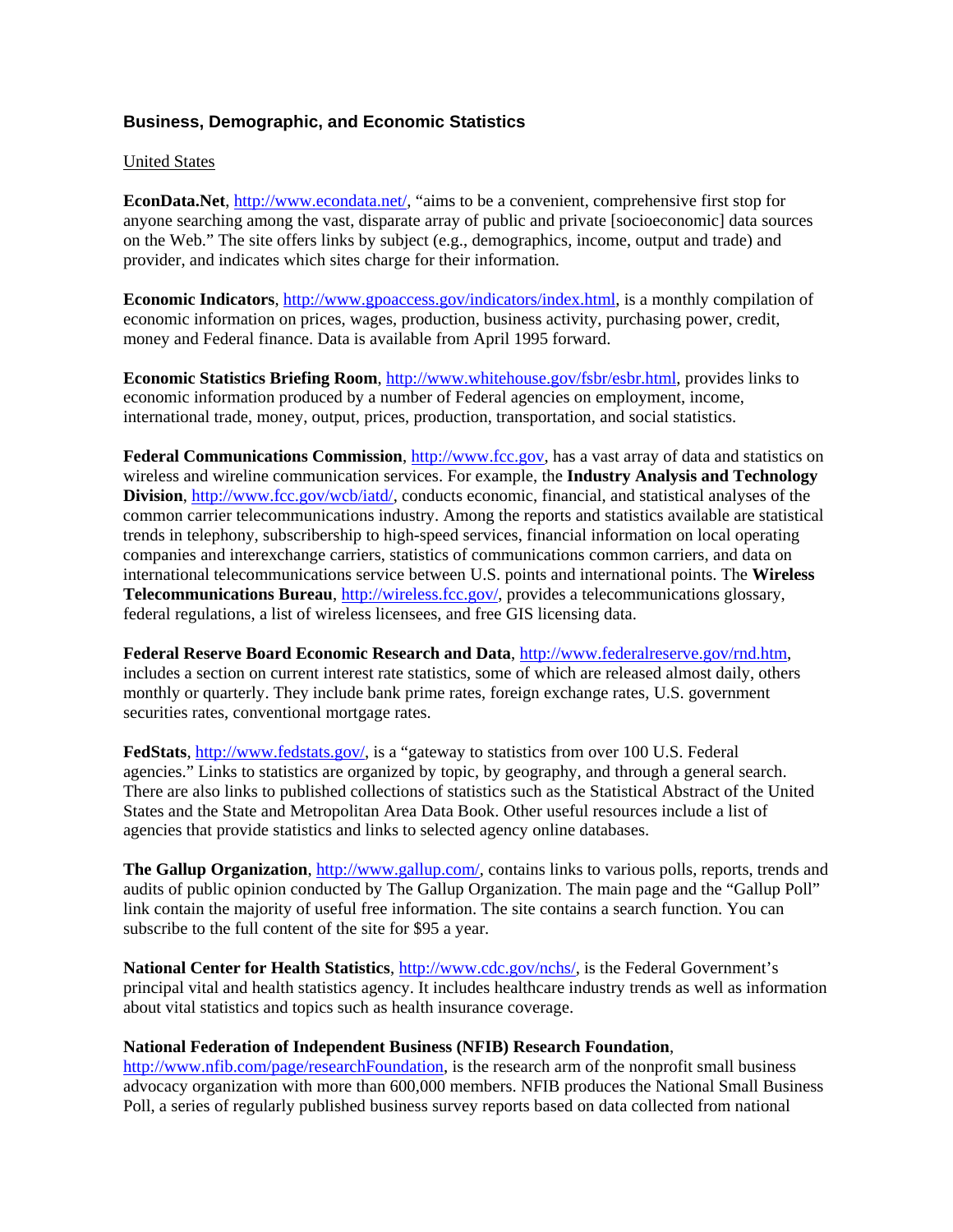samples of small business employers. Eight business survey reports are produced annually. The website offers downloadable copies of recent survey reports, as well as the monthly *Small Business Economic Trends* and the Regulatory Impact Model Forecasts.

### **North American Industry Classification System (NAICS)**,

http://www.census.gov/epcd/www/naics.html, contains a searchable list of 2002 NAICS codes (with links to definitions), as well as tables showing correspondence between NAICS 97 and SIC, and tables showing correspondence between NAICS 97 and NAICS 02. NAICS was developed jointly by the United States, Canada, and Mexico to provide new comparability in statistics about business activity across North America and has replaced the U.S. Standard Industrial Classification (SIC) system.

**Salary.com**, http://www.salary.com/, contains all kinds of information relating to compensation. While most of the content is available for a fee, there are several free "wizards." The Salary Wizard lists salary statistics for hundreds of positions by geographic location. The Cost-of-Living Wizard compares living-cost indexes and salary differentials between any combinations of 300-plus U.S. cities. It also reports the salary adjustment needed to maintain a particular standard of living, and what salary increase or decrease is likely given local market factors.

**SBA Office of Advocacy, http://www.sba.gov/advo/research/, offers research studies and data on** small businesses, finance, business owner demographics, regulation, exporting, and other topics. Among the dozens of downloadable reports is *The Small Business Economy*, an extensive annual report that provides information on small business' performance in the economy. You can also subscribe to a number of e-newsletters on small business research.

**Social Statistics Briefing Room**, http://www.whitehouse.gov/fsbr/ssbr.html, provides easy access to current Federal social statistics produced by a number of Federal agencies. The website includes crime, demographic, education, and health statistics.

**Statistical Resources on the Web**, http://www.lib.umich.edu/govdocs/stats.html, from the University of Michigan Documents Center, is an annotated index to statistical websites and individual statistical publications arranged by broad subject category. Subjects covered include agriculture, business and industry, consumers, cost of living, demographics, economics, education, energy, environment, finance and currency, foreign economics, foreign governments, foreign trade, U.S. government finances, health, housing, labor, military, politics, science, sociology, transportation, and weather.

**StatUSA**, http://www.stat-usa.gov/, is a low-cost subscription service (\$175/year) offered by the U.S. Department of Commerce. The site's State of the Nation library contains files and data relating to the U.S. economy, including general economic indicators, employment data, information about the housing and construction industry, quarterly financial reports on manufacturing and retail, and monetary statistics. There is much useful information here, but the search interface leaves something to be desired.

**U.S. Bureau of Economic Analysis (BEA)**, http://www.bea.gov/beahome.html, offers information on such key issues as U.S. economic growth, regional economic development, and the position of the United States in the world economy. **BEA's National Economic Accounts**, http://www.bea.gov/bea/dn1.htm, provides "an aggregated view of the final uses of the Nation's output and the income derived from its production; two of its most widely known measures are gross domestic product (GDP) and gross domestic income (GDI). BEA also prepares estimates of the Nation's stock of fixed assets and consumer durable goods."

**U.S. Bureau of Labor Statistics Data**, http://www.bls.gov/data/home.htm, includes time-series data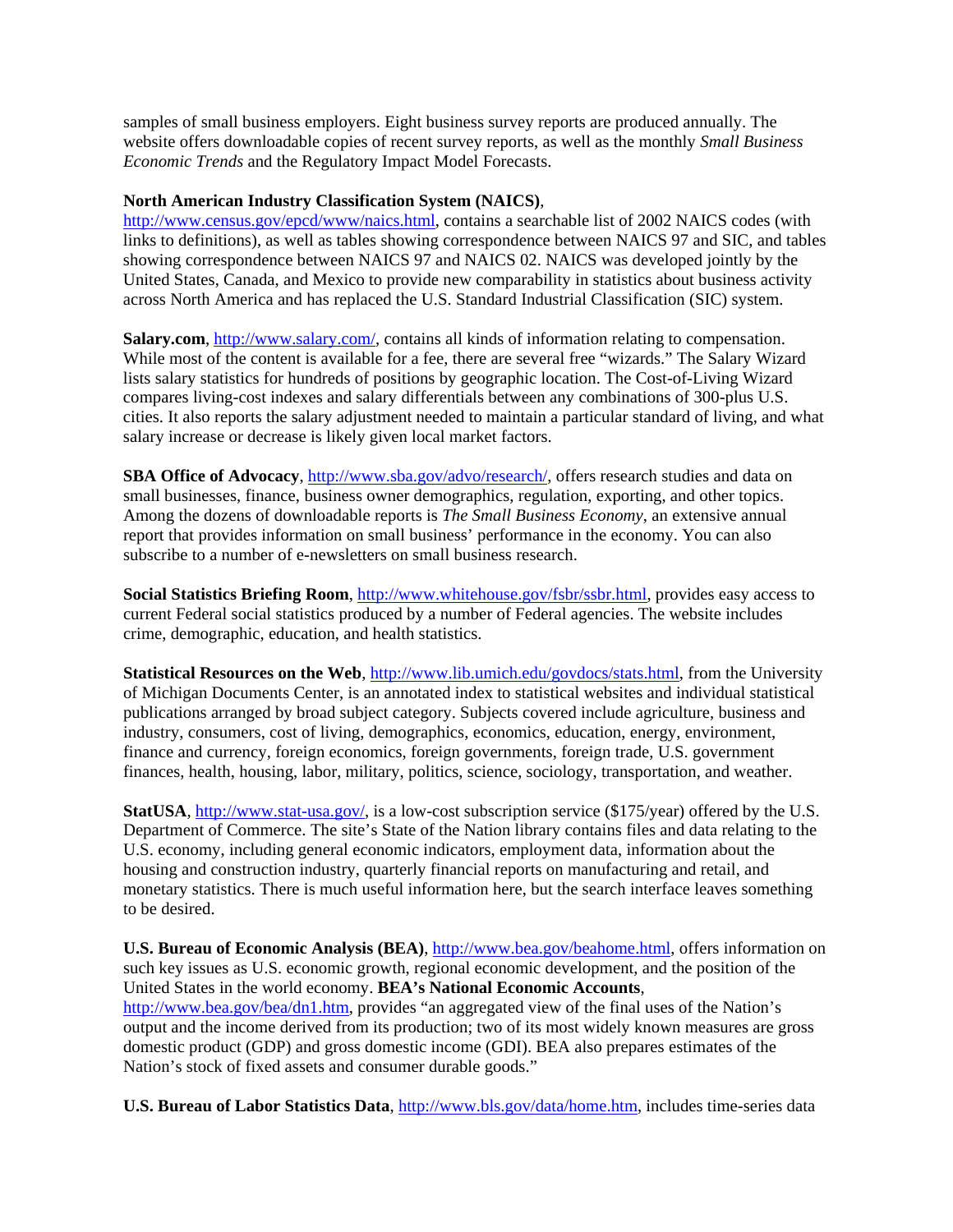covering employment, prices and living conditions, compensation and living conditions, and productivity and technology.

**U.S. Census Bureau Economic Programs**, http://www.census.gov/econ/www/, provides economic statistics by geography, sector (e.g., construction, retail trade, and transportation), and frequency. The site includes the Economic Census, which profiles American business every five years, from the national to the local level. You'll also find statistics on county business patterns, e-commerce, foreign trade, monthly wholesale and retail trade, and many other economic topics.

**USA Today Money**, http://www.usatoday.com/money/front.htm, provides daily updates on domestic and world markets, treasury securities, commodities, currencies, key interest rates, and other economic indicators.

#### International

**FAOSTAT Statistics Database**, http://apps.fao.org/, "is an on-line and multilingual database currently containing over 3 million time-series records covering international statistics" in the following areas: production, trade, food balance sheets, producer prices, forestry trade flow, land use and irrigation, forest products, fishery products, population, Codex Alimentarius food quality control, fertilizer and pesticides, agricultural machinery, food aid shipments, and exports by destination.

**International Telecommunication Union**, http://www.itu.int/ITU-D/ict/statistics/, offers free statistics such as telephone lines by country, number of PCs per country, and telecommunications indicators. You can also download case studies by country and the executive summaries of some of ITU's publications.

**NationMaster.com**, http://www.nationmaster.com/index.php, allows you to graphically compare economic and demographic statistics among nations. "NationMaster is a vast compilation of data from such sources as the CIA World Factbook, United Nations, World Health Organization, World Bank, World Resources Institute, UNESCO, UNICEF and OECD. Using the form above, you can generate maps and graphs on all kinds of statistics with ease."

**National Statistics**, http://www.statistics.gov.uk/, contains the latest comprehensive range of official U.K. statistics. The site is organized around 12 separate themes such as commerce, energy and industry; education and training; and social and welfare. Summaries and detailed data releases are published free of charge.

**Organization for Economic Cooperation and Development**, http://www.oecd.org, issues demographic and economic reports on an ongoing basis for their 30 OECD member countries, as well as occasional reports for an additional 70 non-member countries. These resources cover gross domestic product, international trade statistics, price statistics, economic projections, labor force statistics, and many more topics. The site also offers a free online version of the *OECD Factbook: Economic, Environmental and Social Statistics*, as well as economic and statistical glossaries. You can browse the site by topic, country or OECD department.

**Statistical Sites on the World Wide Web**, http://www.bls.gov/bls/other.htm, provides links to government statistical agencies in the United States and in several dozen countries around the world.

**United Nations Cyberschoolbus**, http://www.un.org/Pubs/CyberSchoolBus/, has statistics about member states of the United Nations. The site's InfoNation section offers the ability to view and compare statistical data for the member states. Select up to seven countries for comparison, and then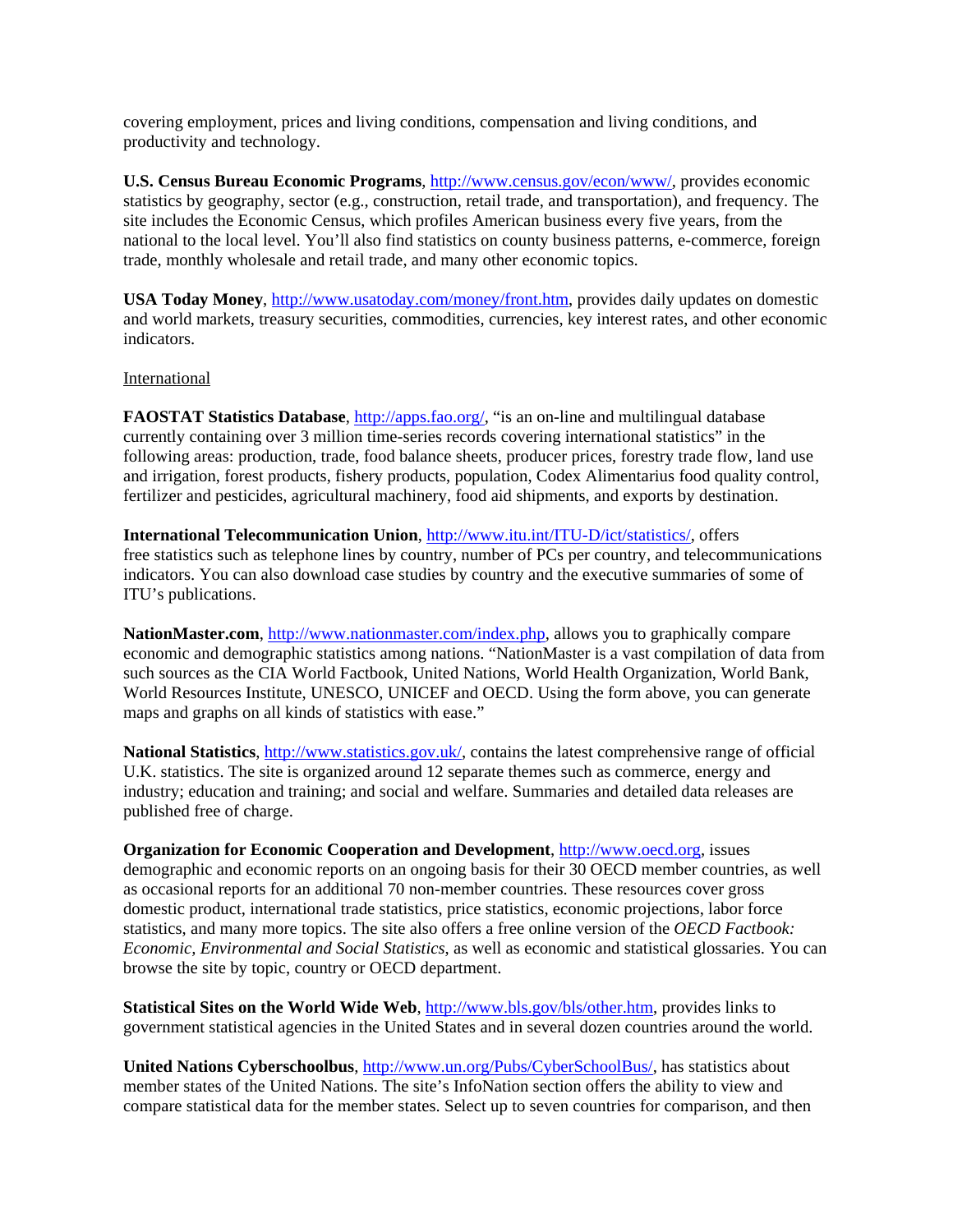select statistics and other data fields to compare among the identified countries. Included are statistics on geography, economy, population, and social indicators.

**United Nations – Economic and Social Development**, http://www.un.org/esa/, publishes a *Statistical Yearbook*, *World Economic Situation and Prospects*, and numerous other studies on issues such as population, international trade, human rights, and sustainable development. Some reports are available as downloadable PDF files.

# **Export/Trade and International Business Information**

**Doing Business in...,** http://www.hlbi.com/DBI\_list.asp, is a set of around 60 booklets prepared by accounting giant HLB International for their staff and clients. Covering countries from Argentina to Vietnam, each booklet is designed to provide some general information to those contemplating doing business in that country. They are not intended to be comprehensive documents. Booklets include general information on the country and its population, investment factors, types of organizations, workforce regulations, and taxation regulations.

**globalEDGE**™, http://globaledge.msu.edu/ibrd/, created by the Center for International Business Education and Research at Michigan State University, offers information on global business activities. A section of Country Insights provides current information on the business climate, news, history, political structure, economic landscape, and relevant statistical data for around 200 countries. Global Resources is a directory of international business resources such as statistical data sources, trade information, regional trade agreements, and global news. There is also a report on emerging global markets.

**StatUSA**, http://www.stat-usa.gov/, is a low-cost subscription service (\$175/year) offered by the U.S. Department of Commerce. The GLOBUS & NTDB section of the website provides international trade resources, including the NTDB Global Trade Directory, Country Commercial Guides, International Market Insight (IMI) reports, agricultural market research, and Industry Sector Analysis reports, all organized by country. There is much useful information here, but the search interface leaves something to be desired.

**Trade Information Center**, http://ita.doc.gov/td/tic/, provided by the International Trade Commission of the U.S. Department of Commerce, "is a comprehensive resource for information on all U.S. Federal Government export assistance programs." The site offers an Internet Guide to Export Trade Leads, The National Export Directory, articles on exporting issues, tariff information, country information, and general export counseling.

U.S. International Trade Statistics, http://www.census.gov/foreign-trade/www/, "provides a broad and comprehensive range of foreign trade statistics that are available on a monthly, annual, and historical basis. This includes information on up to 18,000 import commodity codes, 9,000 export commodity codes, 240 U.S. trading partners, 400 U.S. ports, over 50 states and territories, and 45 districts. Some of the statistics include quantities, values, shipping weights, methods of transportation (air or vessel), duties collected, unit prices, and market share."

*See also entries above for Organization for Economic Cooperation and Development, http://www.oecd.org, and the United Nations, http://www.un.org/esa/.*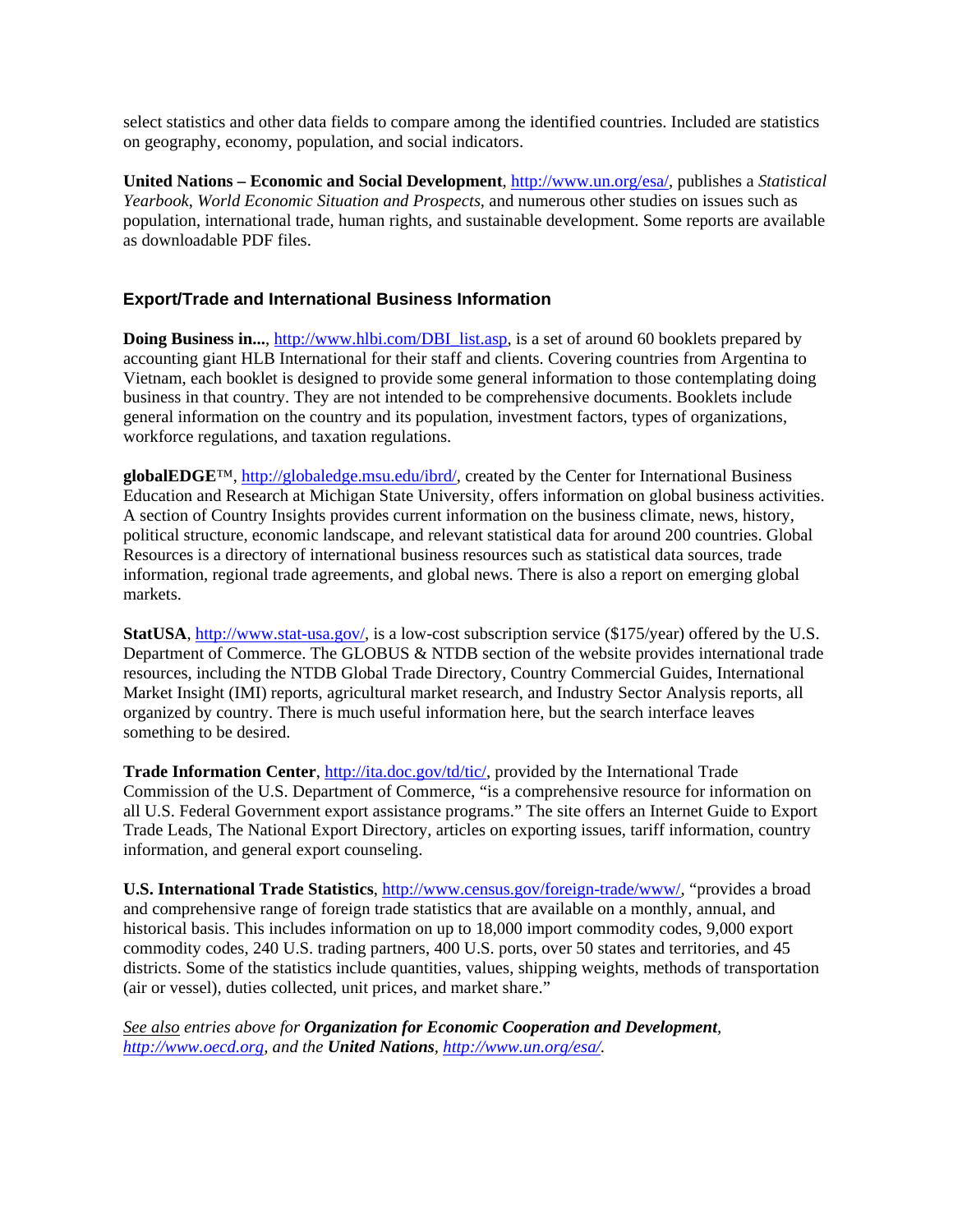# **Financing Resources**

**Business Finance.com**, http://www.businessfinance.com/, allows you to search the funding criteria of over 4,000 sources for business loans, venture capital, equipment leasing, and commercial real estate financing. You can search by type of funding (e.g., working capital or equipment finance), or you can limit your search to funding sources for businesses already in existence for four months, for businesses just starting up, or for purchase of a business or franchise.

**Fintel Scorecard**, http://www.fintel.us/cms/DesktopDefault.aspx, is a free online tool that allows businesses to benchmark their financial performance against similar-sized firms in their industry. Businesses need only enter their SIC code, eight figures from financial statements, and the number of employees to see how their company ranks in its industry, based on nine core financial ratios. Click on an individual ratio name to read about ways to improve the firm's performance on that ratio.

## **National Association of the Self-Employed**, http://abcfinance.nase.org/abcfinance.asp, is a

professional association for the self-employed and microbusinesses (up to ten employees). The website offers a section on the ABCs of Finance that provides an overview of topics such as setting up a chart of accounts, inventory basics, financial ratios, and Small Business Administrations loans. You can also submit a finance question that will be answered by an "experienced consultant."

**SBA – Financing Your Business**, http://www.sba.gov/financing/, provides information about raising capital for your business. It includes information about eligibility and preparation, SBA loans, contract surety bonds, equity capital, and special purpose loan programs.

*Other websites that offer in-depth help in locating or managing business finance include Peerspectives – Acquiring and Managing Finances, http://peerspectives.org/, and Entrepreneur.com – Money and Finances, http://www.entrepreneur.com/Your\_Business/YB\_Node/0,4507,367,00.html,* 

# **Marketing Principles and Strategies**

## **Association for Progressive Communications,**

http://www.apc.org/english/ngos/business/busplan/mtoolkit.htm, offers the Mission-Driven Business Planning Toolkit, a free web-based resource that includes a forms-driven market analysis approach, a method for ascertaining client satisfaction with a company's products and services, and a description of how to develop a marketing plan.

## **CCH Business Owner's Toolkit: Marketing Your Product**,

http://www.toolkit.cch.com/text/P03\_0101.asp, is a free web-based resource designed to introduce the small business owner to some of the concepts and strategies that professional marketing experts in large companies use.

**Mplans.com**, http://www.mplans.com/, contains a collection of free sample marketing plans. It also offers articles and advice for managing a business. "Mplans.com includes practical advice on planning, interactive tools, and a panel of experts who have answered more than 1,400 questions from people like you." The website is a free resource owned and operated by Palo Alto Software, Inc., which also sells its marketing software through the site.

**Peerspectives – Defining and Serving a Market**, http://peerspectives.org/, offers a number of short articles and resources on topics such as exporting, market strategy, and multicultural marketing. A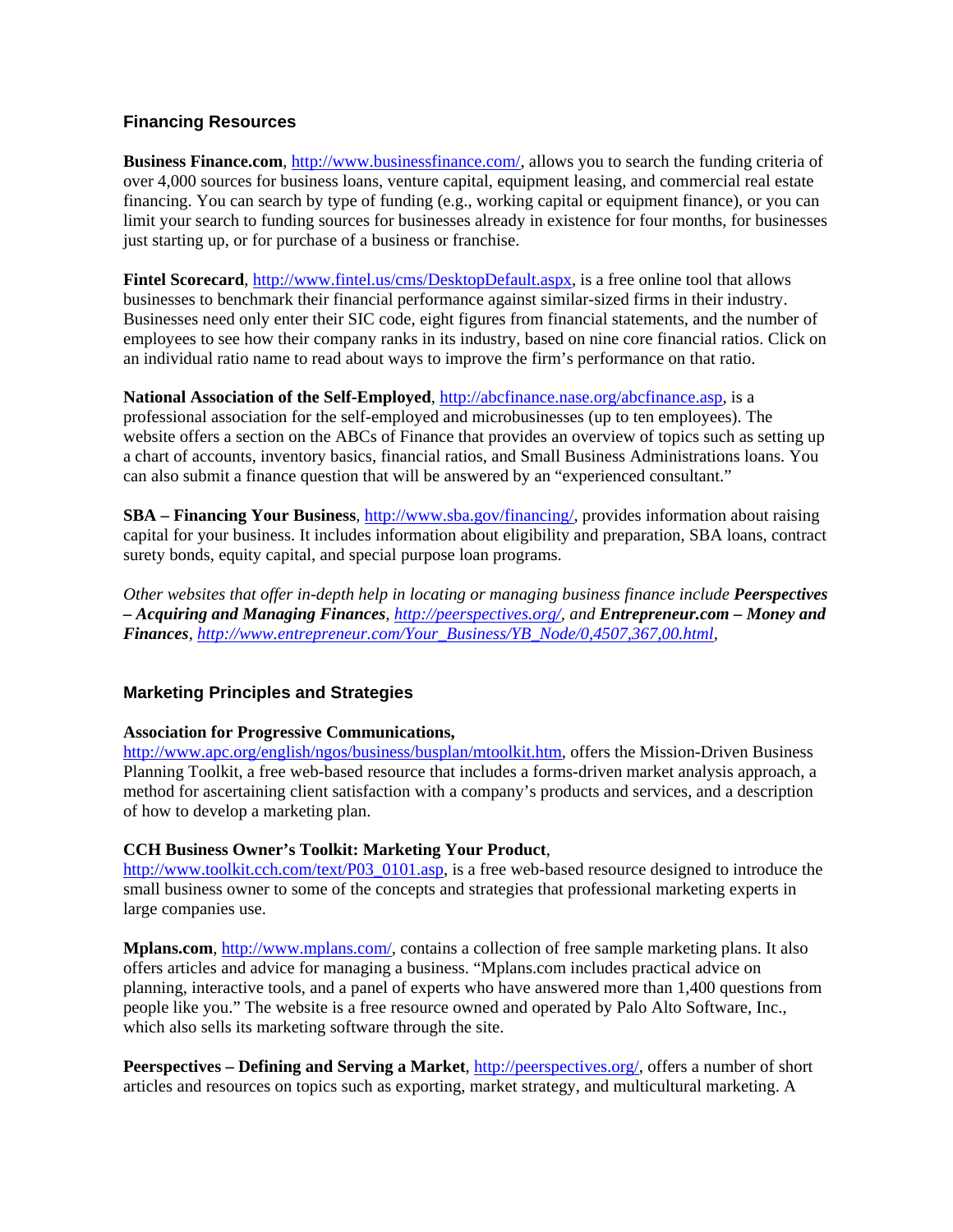particularly helpful resource is the in-depth article, "How to Prepare a Market Analysis," which includes a checklist of resources for gathering market data.

**SBA – Marketing Basics**, http://www.sba.gov/starting\_business/marketing/basics.html, provides helpful information about all aspects of marketing, including market research, marketing strategy, and targeted marketing. The SBA's **Online Women's Business Center** has a section on marketing, http://www.sba.gov/managing/marketing/market.html, that provides a basic understanding of marketing, international sales, and customer service, as well as 100+ marketing ideas. The website also offers a number of free online courses on marketing topics.

## **Marketing Lists**

*Several companies sell customized business and consumer marketing lists online. InfoUSA offers payas-you-go options for business (B2B) and consumer (B2C) lists. A nonprofit version of their product, ReferenceUSA, is available through libraries, but offers a limited number of downloads per screen. Other commercial web-based companies include Zapdata (B2B only), and AccuLeads (B2B and B2C). These websites allow you to create marketing lists of businesses or consumers based on multiple criteria, usually downloadable in a variety of formats. You can figure roughly \$.10-\$.15 per lead for a standard mailing list; additional features (e.g., phone numbers, sales figures, and other parameters) will add to the fee.* 

*You can also purchase direct marketing lists that have been compiled by a third party, for example SRDS or List Finder. These are especially helpful for specific targeted audiences, such as people who travel to the Caribbean, own toy poodles, or suffer headaches.* 

**AccuLeads**, http://www.acculeads.com/, offers leads from more than 18 million businesses and 136 million households. The site also offers lists from real estate records, lists of new borrowers, and a list of affluent professionals. You can search the database for free and create customized lists based on a wide range of parameters. AccuLeads is often the least expensive alternative for generating lists, but they have a \$50.00 minimum order.

**InfoUSA**, http://www.infousa.com/, lists more than 14 million businesses and 200 million consumers (104 million households) in its database. You can create a customized list of businesses or residents based on dozens of categories such as geography, demographics, and sales figures. You can also purchase lists of new homeowners. Searching the database is free.

**ListFinder**, http://listfinder.directmag.com/market, offers a searchable database of more than 50,000 direct mail lists. You can select the type of list you want (e.g., e-mail, postal mail, or telephone) and search by keyword. Summary information is provided for each list, with the option to pay for a subscription for more information or to contact a list broker. You can also send a message requesting information or a quote directly to the list manager. In addition, the site features articles about direct marketing, web marketing, direct mail legal and regulatory issues, and other topics.

**SRDS.com**, http://www.srds.com/, is the granddaddy of direct marketing lists. It requires an annual subscription fee (unlimited single-user access was \$620 in 2005) to search the database of around 55,000 domestic and international lists. The subscription includes the printed version of the list as well (which is cumbersome and difficult to use).

Zapdata.com, http://www.zapdata.com/, from Dun & Bradstreet, offers business-to-business marketing leads from their database of more than 14 million businesses. Selection criteria include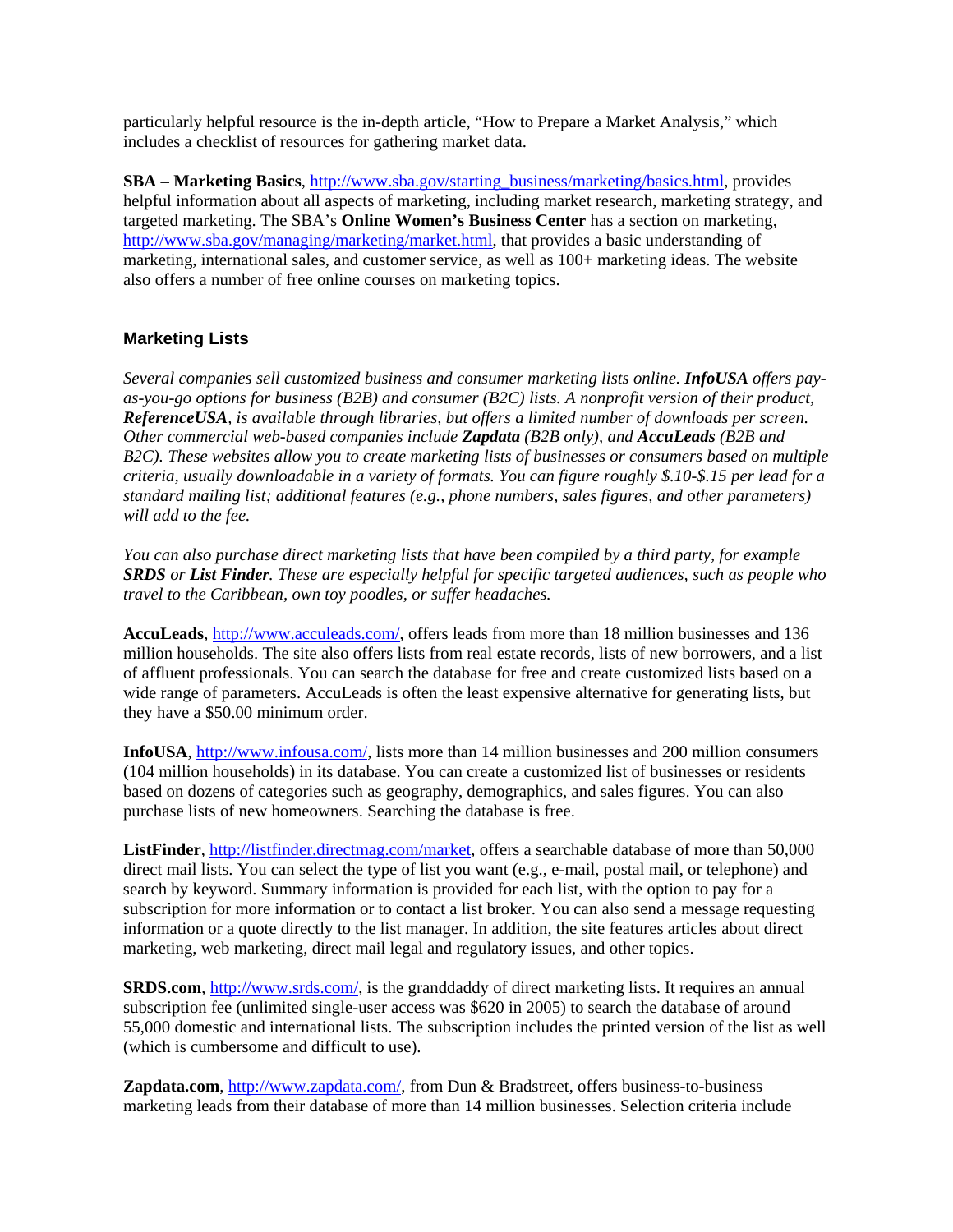location, number of employees, annual sales, SIC code, job function, and specialty data such as import/export flags or IT demand. Price is calculated based on the number of records in a list as well as individual parameters selected, and can range from \$.14 to more than \$2.00 per record.

## **Market Research - General Sources**

#### **AllBusiness - Secondary vs. Primary Market Research**,

http://www.allbusiness.com/articles/salesmarketing/1286-26-1818.html, explains the difference between secondary and primary research, and links to several short articles that provide information on conducting market research.

**Calgary Business Information Centre**, http://www.calgary-smallbusiness.com/primary.html, identifies the pros and cons of different types of primary market research.

**Condensed Guide to Market Research**, http://www.markettrends.com/guides/guide\_method.htm, from Informa Research Services, provides an overview of market research, including data collection techniques, available research methodologies, and when to conduct research.

**Inc.com – Market Research**, http://www.inc.com/guides/marketing/24018.html, has a collection of articles about market research, including low-budget suggestions for conducting your own market research.

### **Market Research – Secondary Research**

*Secondary research refers to data that already exists. Many government websites contain free or lowcost information about demographics and markets (see the section above on statistics). Generally speaking, there are no free sources of market research reports published by commercial firms such as Gartner, Frost & Sullivan, and Datamonitor. You can often find useful market information on industry and professional association websites.* 

**MarketResearch.com**, http://www.marketresearch.com/, is a searchable database of market research reports covering all industry sectors, both domestic and international. The site offers free searching, abstracts, and tables of contents, but the actual reports are fee-based, often costing thousands of dollars. You can sometimes buy "by the slice" to get specific pieces of a report.

**Mindbranch**, http://www.mindbranch.com/, is similar to MarketResearch.com in that it aggregates syndicated and custom industry research from 350 independent research firms through a searchable interface. Searching is free; the actual reports are fee-based. Description and table of contents are available for most reports, and purchased reports are downloadable in PDF format.

## **Market Research – Primary Research**

*There are hundreds, if not thousands, of market research firms that conduct primary research (e.g., surveys, focus groups, and interviews) on behalf of companies. If you want to conduct your own primary research, here are a few tools:* 

**Focus Groups: A Facilitator's Guide**,

http://www.wisc.edu/improve/improvement/focusgroupsguide.pdf, is a PDF file from the University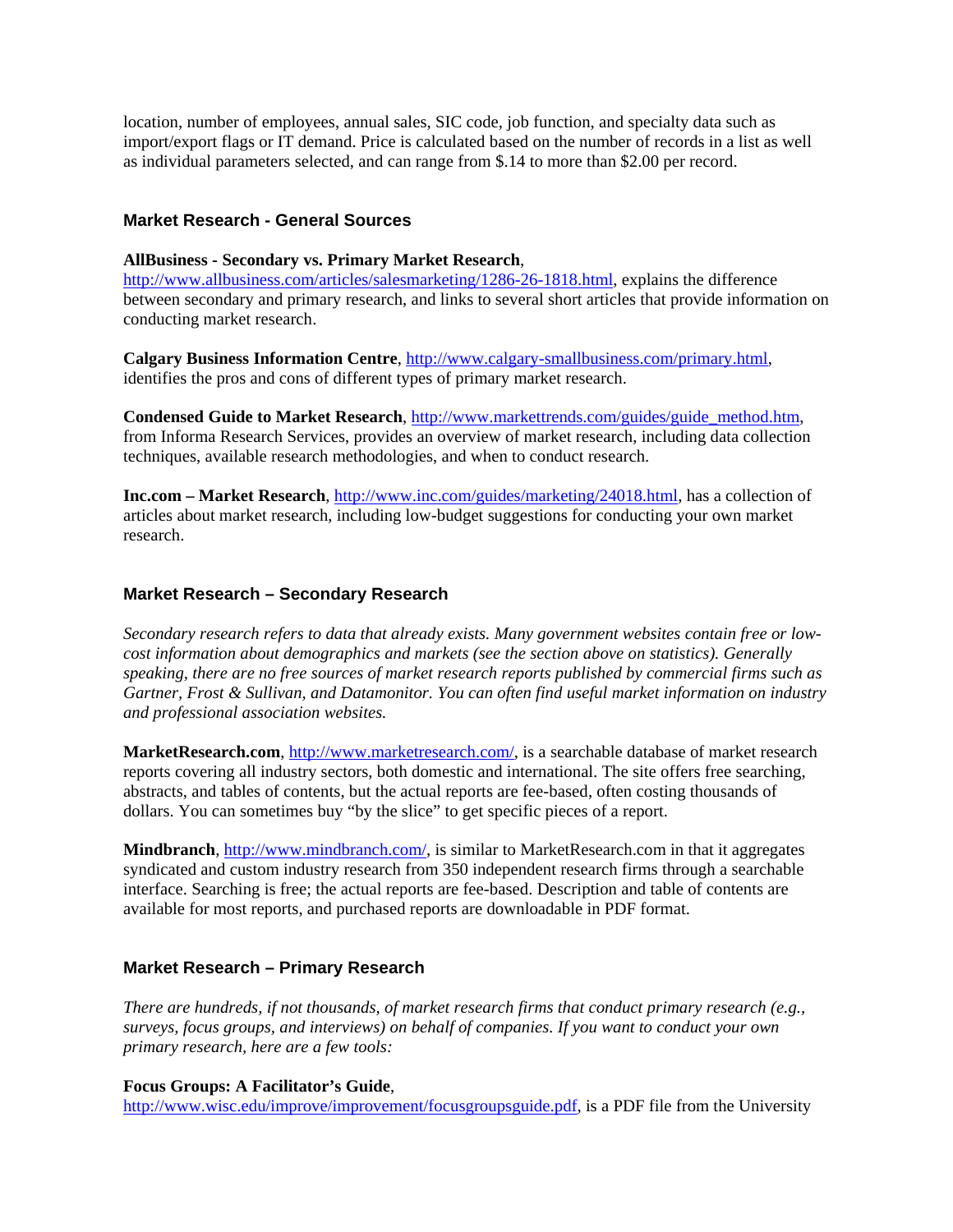of Wisconsin-Madison that contains helpful information on setting up and facilitating focus groups. Another useful resource on the site is the PDF file, **Focus Groups: When and Why to Use**, http://www.wisc.edu/improve/improvement/focusgroups.pdf.

## **Gathering Evidence – A Guide for Using Focus Groups**,

http://www.cornwall.gov.uk/index.cfm?articleid=12635, is a British government site that explains clearly what a focus group is and how to conduct an effective focus group.

**SurveyMonkey.com**, http://www.surveymonkey.com/, allows you to create professional online surveys, collect responses, and analyze results via the web. A basic subscription is free and includes all of the basic features of SurveyMonkey. Basic subscribers are limited to a total of 10 questions and 100 responses per survey. A professional subscription is \$19.95/month (or only \$200.00/year), and includes an unlimited number of surveys, and up to 1,000 responses per month. The service is straightforward and easy to use. There are numerous competitors for this service (e.g., Zoomerang, Active Web Survey, StatSurvey), and you can link to their websites through SurveyMonkey's section on pricing.

# **Company Information**

*Most in-depth company information is not available for free. Below are a number of websites that provide information for free or at low cost. Company websites are often a valuable source of information on all aspects of a company. You can usually find annual reports and other basic information about the company, as well as press releases about new products and developments, key personnel, and financial information.* 

**10KWizard**, http://www.10kwizard.com, provides expanded coverage and advanced search capabilities of the SEC's EDGAR (Electronic Data Gathering, Analysis and Retrieval) database. It allows you to perform keyword searches on up-to-the-minute SEC filings and set up alerts for companies you want to track. The database includes all 418 electronically filed forms, EDGAR Archives through 1994, pre-EDGAR Historical Index (listing) of all SEC filings to 1966, and foreign filers. Subscriptions start as low as \$199/year.

**AnnualReports.com**, http://www.annualreports.com/default.aspx, "is the most complete and up-todate listing of Annual Reports online. We are America's largest annual report service. Our directory is a free Internet service that will enable potential investors to review a company's annual report in an easy, convenient manner. This free service provides access to annual reports in their actual format."

**BizJournals.com**, http://www.bizjournals.com/, offers recent news from more than 40 local business journals. You can search and view articles by topic, industry, or market location. When researching a particular company, this is a good place to view recent news articles about them.

**High Beam**, http://www.highbeam.com, is a low-cost search engine that allows you to search both its library of articles from leading business, industry, and general interest publications (more than 3,000 sources), or free sources on the Web, including search engines, news, discussion lists, business information and research Web sites. You can create a customized group of resources to search each time, or search by source type or topic. You can also create email alerts or RSS feeds for a particular search. High Beam offers both a free basic subscription and a \$99 full subscription that provides access to the full text of the articles.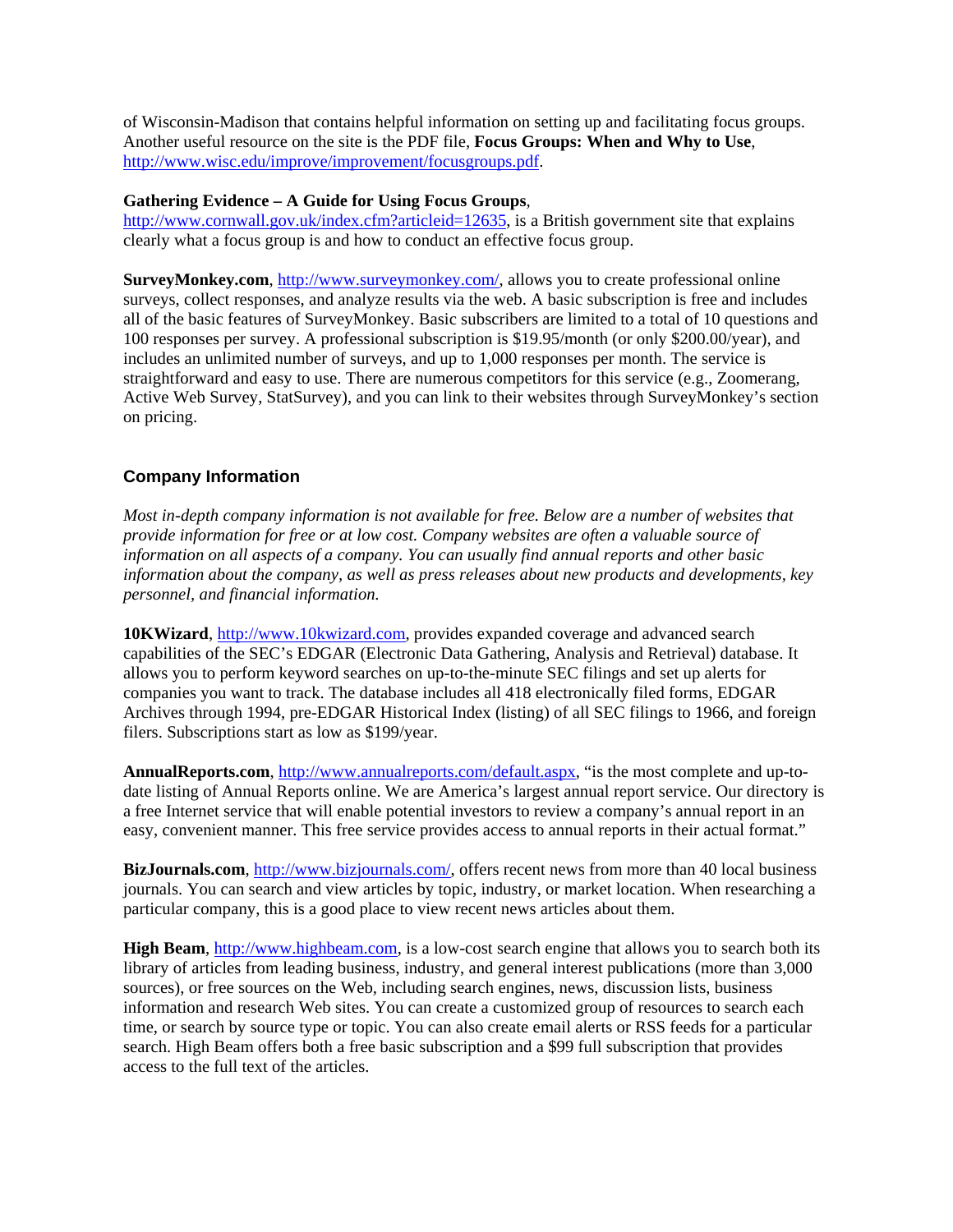**Hoovers.com**, http://www.hoovers.com, offers free brief information about companies, as well as news and industry information. For most companies, you can access a description of the company, sales revenues, and key personnel. To access the in-depth information (financials, executive profiles, competitors) you must purchase a subscription, which ranges in price depending on the type of organization and number of users.

**LLRX.com – Business Filings Databases**, http://www.llrx.com/columns/roundup29.htm, is a helpful compendium of annotated links by state to corporate and business filings available online. "All 50 states make some level of corporate and business filings available online. In a few instances only limited information (such as name availability) is retrievable. The majority of the states, however, use their Web presence to disseminate a range of public business records -- and most of them offer access at no charge."

### **New York Public Library – Searching for Company Information**,

http://www.nypl.org/research/sibl/company/c2index.htm, includes a free online course, "Prospecting for Business Information."

**SEC Filings and Forms (EDGAR)**, http://www.sec.gov/edgar.shtml, provides free access to U.S. corporate filings. All companies, foreign and domestic, are required to file registration statements, periodic reports, and other forms electronically through EDGAR. The website offers links to the complete list of filings available through EDGAR and provides instructions for searching the EDGAR database.

**Thomas.net**, http://www.thomasnet.com, is an industrial search engine that provides information on more than 650,000 manufacturers, suppliers, and service providers. You can search for product information by category or name; for example, glass bottles or fence posts. You can also search for company information by region or for the entire United States and Canada, and for information by brand name. Other options include millions of CAD drawings, a radius search from a specific location, and company certification information. The website is free.

*You can also find quite a bit of useful information on companies and other economic data through state agencies. Most states collect information on corporations, sales tax revenues, demographics, wages and employment, licensed professionals, and other data that you can access via the Web, usually for free or a small fee.* 

## **Industry Information**

**SBDCNET – Small Business Development Center National Information Clearinghouse**, http://sbdcnet.utsa.edu/, has a section called "Industry Research" that links to key websites, associations, and publications for a small number of major industries. There are also links to SIC and NAICS codes lists; the US Census County Business Patterns, which has county level economic data by industry; the US Economic Census; and BizStats, which has small business industry statistics. This is a good place to start a search for industry information.

**SpecialIssues.com**, http://www.specialissues.com/, tracks "special issues" of trade and industry journals in dozens of industries. These publications include industry outlooks, overviews, or surveys; statistical issues; company ranking lists; buyers guides; salary surveys; product/industry focus issues; membership directories; who's who registers; tradeshow specials; etc. A link is included to the actual article or issue, when available on the web. Otherwise, you will need to obtain the issue through a library or obtain it for a fee from a document delivery service or the publisher. Annual subscription